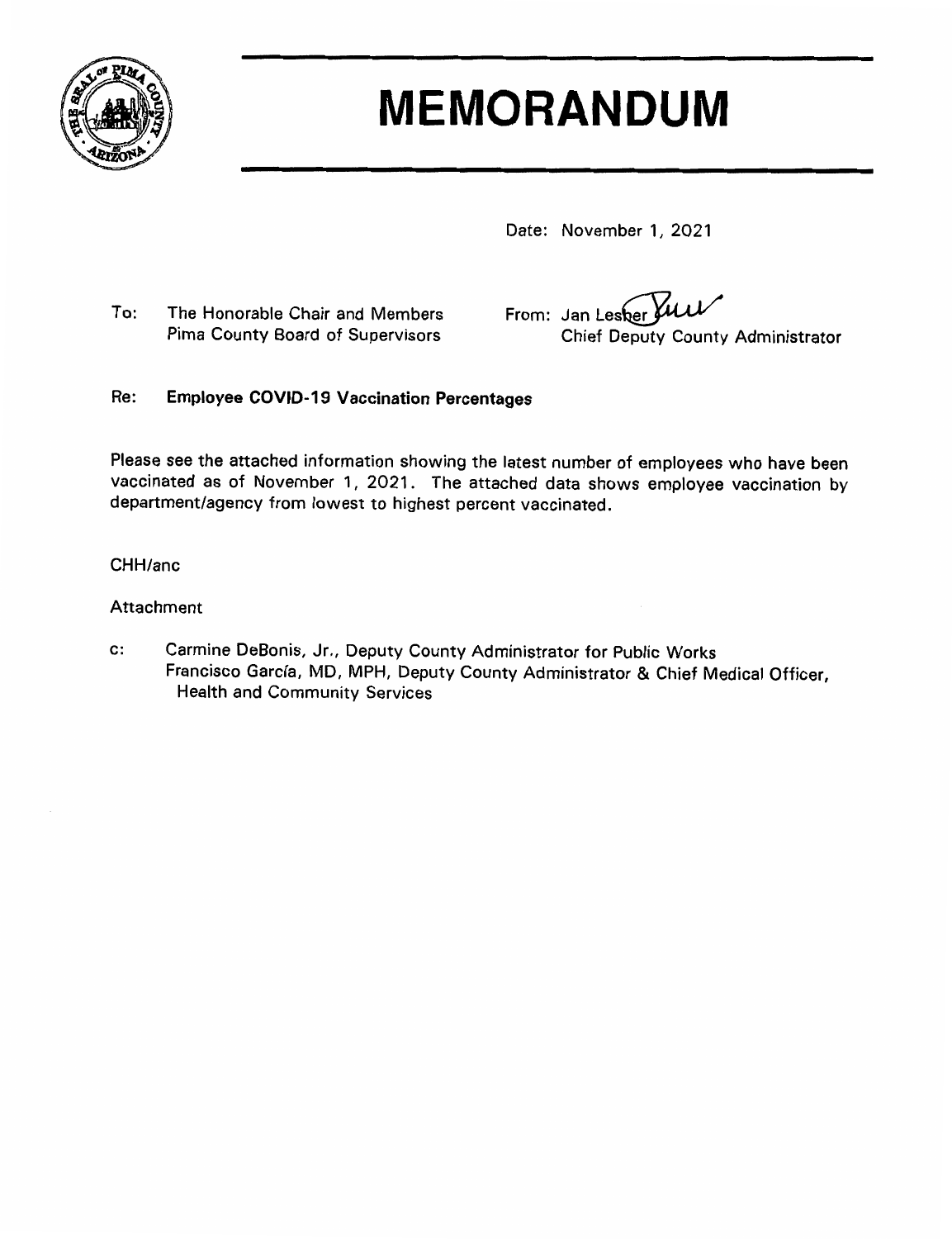## **I'm Vaccinated Employee Percentages As of 11-01-21**

| <b>Department Name</b>                    | <b>Active</b><br>Vaccinated<br><b>Employees</b> | <b>Active</b><br><b>Employees</b> | <b>Active</b><br><b>Vaccinated</b><br><b>Employees</b><br>Percentage |
|-------------------------------------------|-------------------------------------------------|-----------------------------------|----------------------------------------------------------------------|
| <b>Sheriff</b>                            | 843                                             | 1,353                             | 62                                                                   |
| Treasurer                                 | 18                                              | 25                                | 72                                                                   |
| Natural Resources, Parks & Recreation     | 186                                             | 249                               | 75                                                                   |
| Justice Court Green Valley                | 6                                               | 8                                 | 75                                                                   |
| Transportation                            | 137                                             | 175                               | 78                                                                   |
| Procurement                               | 22                                              | 28                                | 79                                                                   |
| Juvenile Court                            | 237                                             | 294                               | 81                                                                   |
| Clerk of the Superior Court               | 143                                             | 174                               | 82                                                                   |
| <b>Grants Management &amp; Innovation</b> | 39                                              | 47                                | 83                                                                   |
| County Free Library                       | 399                                             | 479                               | 83                                                                   |
| Constables                                | 10                                              | 12                                | 83                                                                   |
| Wireless Integrated Network               | 10                                              | 12                                | 83                                                                   |
| Stadium District-Kino Sports Complex      | 74                                              | 87                                | 85                                                                   |
| Capital Program Office                    | 6                                               | 7                                 | 86                                                                   |
| Economic Development & Tourism            | 12                                              | 14                                | 86                                                                   |
| <b>Fleet Services</b>                     | 38                                              | 44                                | 86                                                                   |
| <b>Facilities Management</b>              | 143                                             | 164                               | 87                                                                   |
| Office of Sustainability and Conservation | 14                                              | 16                                | 88                                                                   |
| Recorder                                  | 35                                              | 40                                | 88                                                                   |
| <b>Superior Court</b>                     | 549                                             | 627                               | 88                                                                   |
| Health                                    | 288                                             | 328                               | 88                                                                   |
| <b>Justice Courts Tucson</b>              | 87                                              | 99                                | 88                                                                   |
| Community & Workforce Development         | 108                                             | 122                               | 89                                                                   |
| County Attorney                           | 284                                             | 320                               | 89                                                                   |
| Regional Wastewater Reclamation           | 330                                             | 369                               | 89                                                                   |
| Analytics and Data Governance             | 17                                              | 19                                | 89                                                                   |
| Pima Animal Care                          | 96                                              | 107                               | 90                                                                   |
| <b>Real Property Services</b>             | 9                                               | 10                                | 90                                                                   |
| Regional Flood Control District           | 46                                              | 51                                | 90                                                                   |
| <b>Information Technology</b>             | 173                                             | 191                               | 91                                                                   |
| Finance & Risk Management                 | 116                                             | 128                               | 91                                                                   |